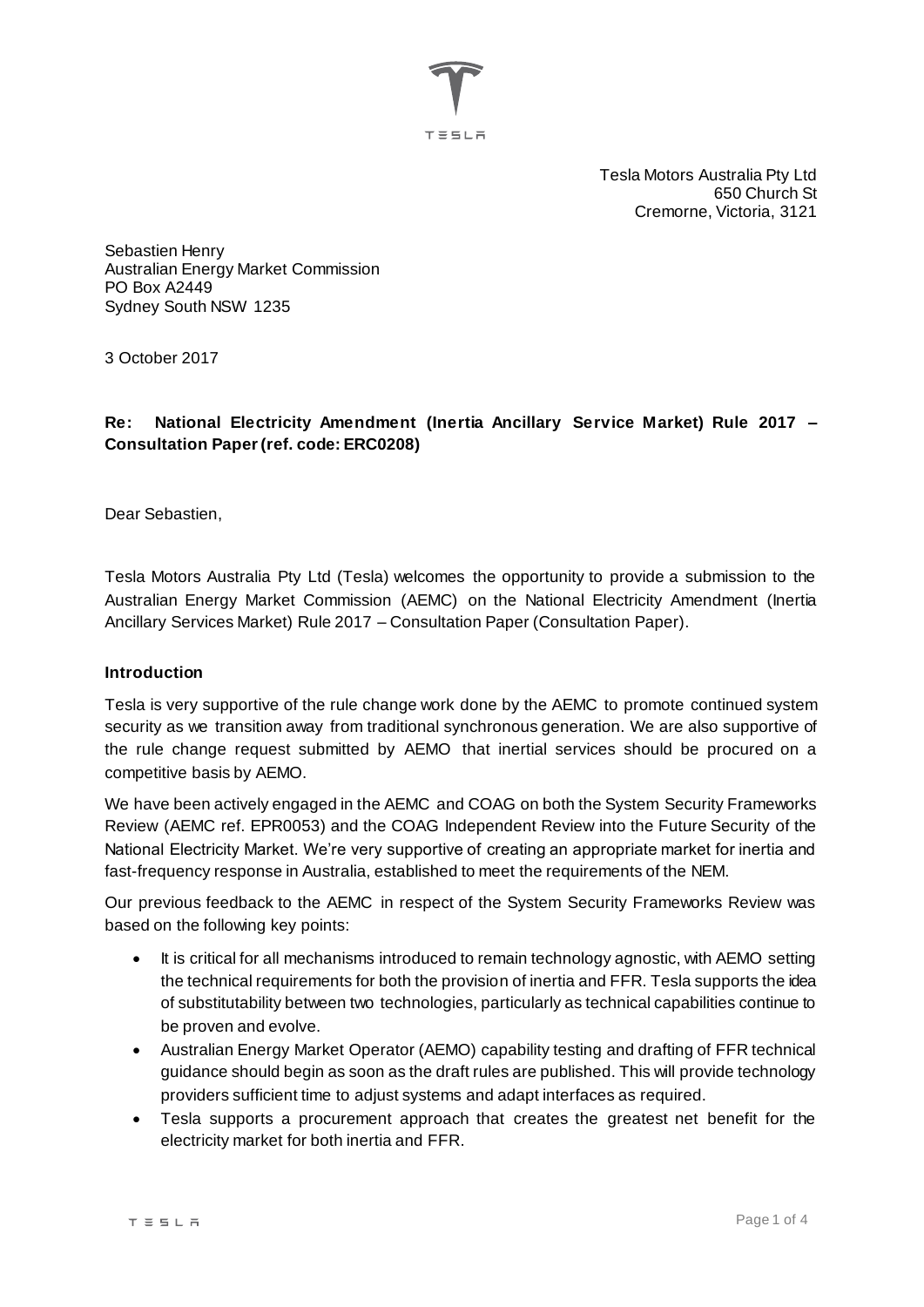We're happy to provide further context and detail, both building on these points, and specifically addressing each of the six questions explicitly asked in the Consultation Paper.

# **Question 1: Do you consider a market sourcing approach to be preferable to a TNSP incentive scheme for providing inertia? If so, do you consider the use of IRSR funds accruing as a result of RoCoF constraints to be an appropriate mechanism for funding inertia payments?**

Tesla supports an approach based on the following principles:

- The mechanism is flexible enough to include the rapid advancement of technologies in the market.
- The mechanism supports a level of operating inertia that falls within the absolute minimum threshold of inertia – and the maximum level of inertia generating a market benefit.
- The mechanism minimises cost pass-through for end users.

Based on these core principles, Tesla prefers a market based mechanism, as we believe it will achieve more efficient outcomes that deliver the best results for end-use customers. Whilst we previously offered support for TNSP procurement of FFR, we had also offered support for the development of an effective market, and we feel that the market based mechanism presented by the AEMC, is the better of the two options.

We believe the market mechanism is the better option as it removes possible pitfalls from direct procurement such as the favouring of specific or known technology types, or lengthy processes that are not conducted in a timely fashion.

A market based mechanism will evolve to ensure that the most capable and cost-effective technologies are providing the required inertia. This approach provides a more flexible solution in the age of rapidly evolving energy storage and smart inverter technologies, and will ultimately minimise cost pass-through to consumers. Additionally this avoids any perceived or real conflict that the TNSPs may have.

A market based approach would allow wholesale market participants to provide the required level of inertia with appropriate electricity generation assets. In addition project developers are easily able to participate in energy and system security markets. As such, existing and emerging assets will not be dependent purely on inertial incentives, but have access to additional energy and frequency revenue streams, this will also contribute to a more efficient outcome for the market.

# **Question 2: Do you consider any of these alternative methods of payment for inertia to be preferable to the proposed IRSR funding approach? Are there any alternative funding arrangements that are not discussed, which you would consider to be preferable?**

Tesla is supportive of the IRSR model prepared by the AEMC and included in the Consultation Paper as it appears to be an appropriate market based mechanism for inertia in Australia.

As outlined in our response to the System Security Frameworks Review work, we would anticipate that as a similar market for fast frequency response (FFR) is also explored further and developed, there would be a degree of substitutability between the two services provided. This was clearly indicated in the AEMC System Security Frameworks Review Directions Paper, but is not as clear in this Consultation Paper.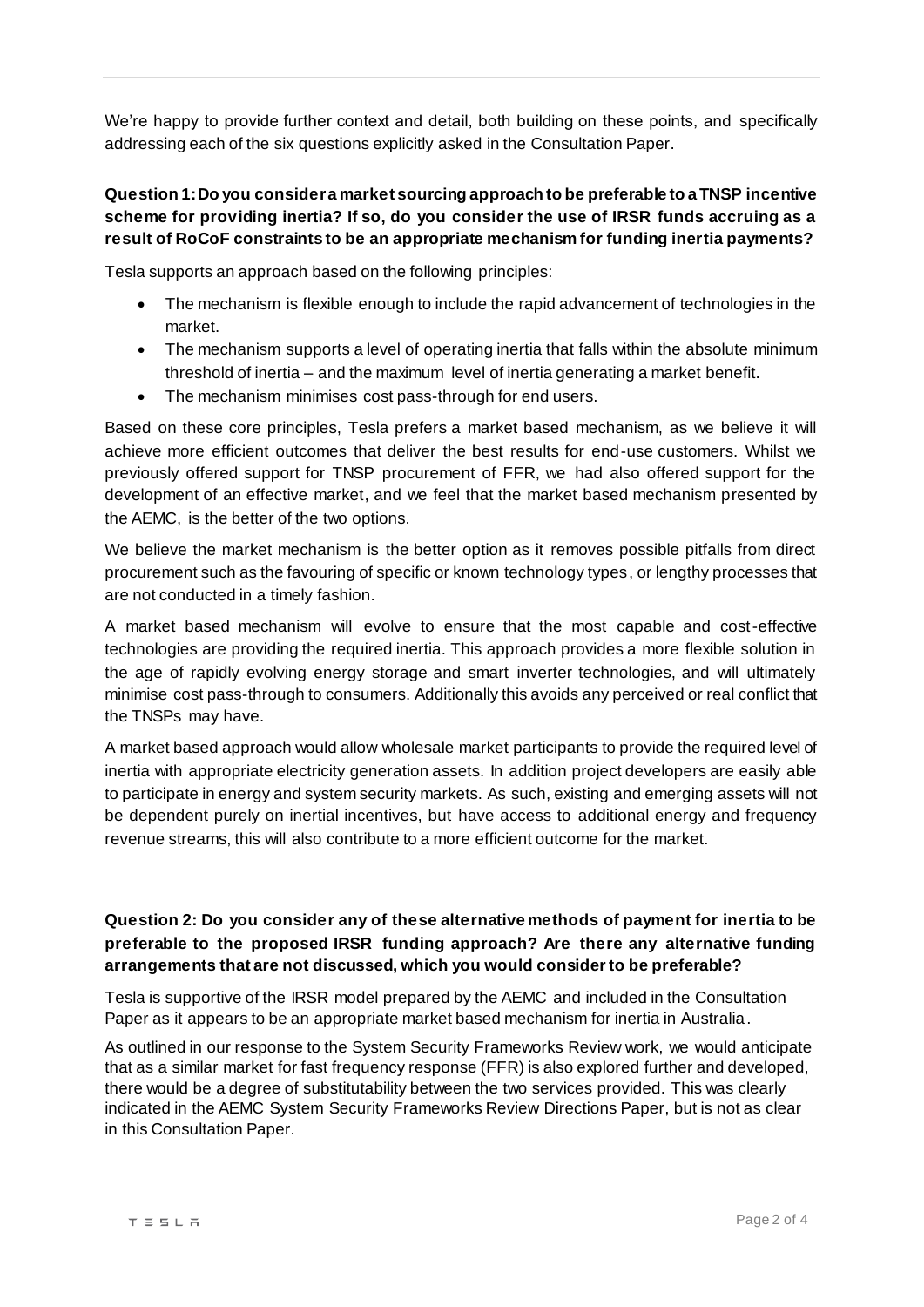Noting our feedback on Question 4 below, we recognise that this approach will not be appropriate for inter-regional inertia, however we would welcome the opportunity to provide additional feedback on how two separate mechanisms may work in a complementary fashion.

# **Question 3: To what extent would the proposed IRSR funding approach diminish the effectiveness of SRAs as an inter-regional hedge? Do you agree that inertia hedges could be used to assist with inter-regional hedging and would this provide increased certainty to providers of inertia?**

As a technology company, Tesla is not in a position to provide detailed feedback on this question.

### **Question 4: To what extent do you see there to be a need to address inter-regional RoCoF constraints versus intra-regional RoCoF constraints or other types of constraints?**

It is equally important to provide market incentives for inertia during inter-regional RoCoF constraints as well as inertia for intra-regional RoCoF constraints in the event of islanding.

We understand that this would require a complex optimisation of pricing and regional islanding security as indicated within the Consultation Paper.

We understand that an appropriate market mechanism to calculate the value of intra-regional constraints is likely to take a different form to the IRSR approach proposed for inter-regional constraints.

Where the AEMC notes that a potential option is to value each synchronous unit's contribution to alleviative a range of different constraints – we would again suggest that the provision of inertia remains technology agnostic, and non-synchronous generators capable of delivering synthetic inertia are provided the opportunity to participate – provided they can provide the requisite service.

Taking into account the value that can be provided from intra-regional inertia as well as interregional inertia, Tesla would suggest that the AEMC gives further consideration how two different market mechanisms might operate in a complementary fashion.

#### **Question 5: What do you see as the main concerns with TNSP participation in a market sourcing approach? How can these issues be resolved?**

Tesla notes the concerns raised by the AEMC regarding a TNSP incentive approach resulting in TNSPs earning revenue on a regulated asset basis as well as being paid an inertia spot price, could be seen as the asset being paid twice.

As noted in our response to Question 1 above, Tesla favours a market based mechanism as we believe that this approach favours the provision of inertia from the most efficient and cost-effective technologies in the market at a given point in time. This approach will also work to ensure that only residual revenues are received by the project proponent (i.e. actual revenue for the provision of inertia, over and above participation in wholesale energy and frequency markets), rather than the full cost of the asset being passed through to consumers.

We agree with the proposed approach of treating any synchronous condensers currently owned by TNSPs as regulated assets. We would caution against providing additional incentives to TNSPs for the provision of inertia which out-performs a break-even point. This approach would increase the risk of inefficient costs being passed through to consumers.